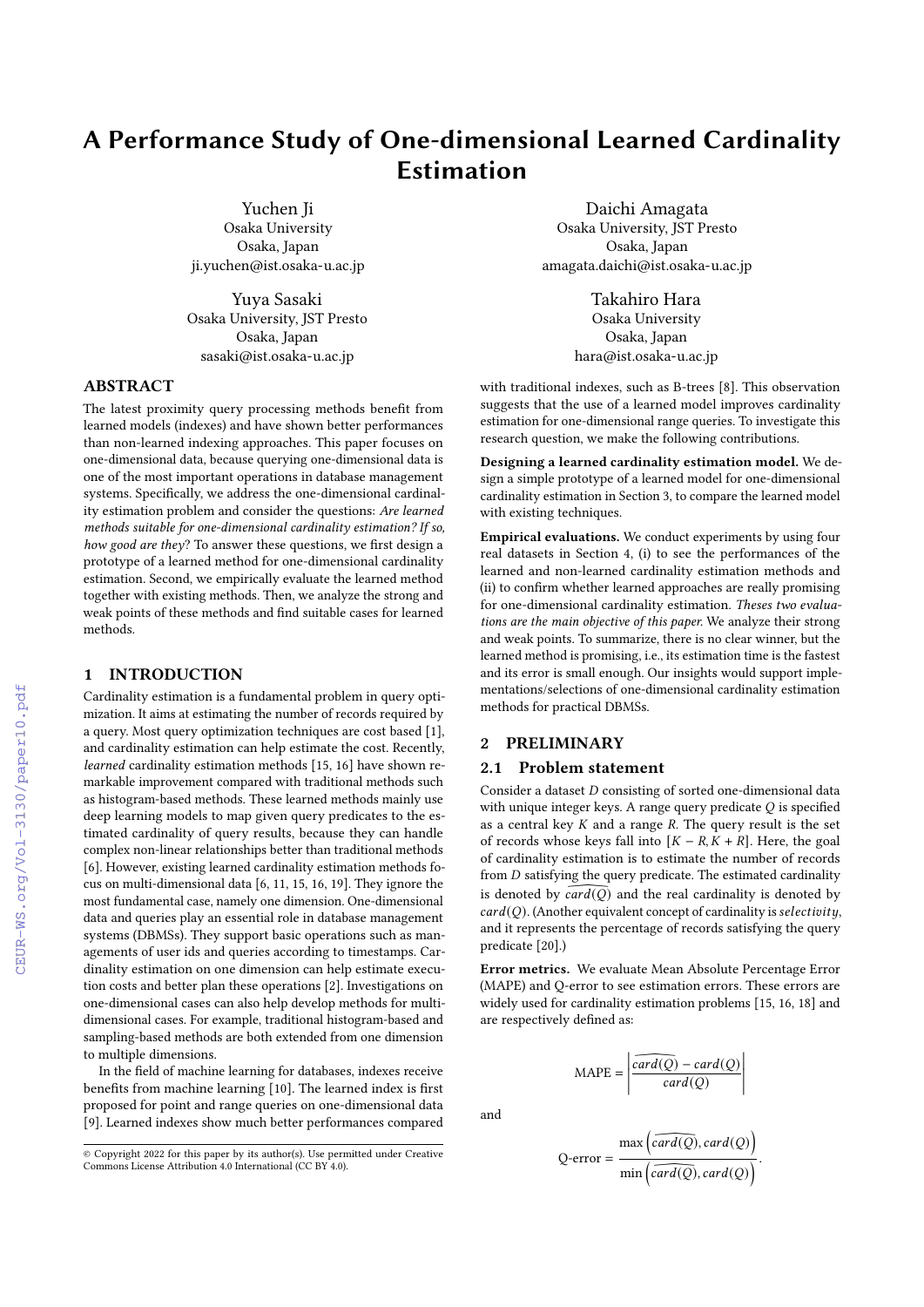### 2.2 Existing methods

Sampling. This is the most straightforward approach to estimating the cardinality of a given range query. The estimated cardinality is obtained by scaling the cardinality on the samples. The performance of sampling is directly related to the number of samples (more samples yields a better accuracy but incurs a higher computational cost).

Histogram. Histogram-based approaches build a histogram on a given dataset and sum up the counts of buckets intersected with a given query predicate as estimated cardinality [\[4\]](#page-4-0). Histograms have a long history of being used to solve these estimation tasks [\[7,](#page-4-1) [17\]](#page-4-2). For one-dimensional cases, there are two classical histograms: equal-width and equal-depth. A histogram is essentially a group of linear models, where each bucket is a linear model with a slope of the number of records divided by the width. This one-level histogram usually uses a higher computation cost than existing hierarchical learned models [\[9\]](#page-4-3), because it needs hundreds of add operations to sum up the counts of buckets.

Direct calculation. The cardinality of range queries on one dimensional data can be easily estimated by two point queries because the records in one-dimensional datasets are generally sorted according to keys.

More concretely, we can obtain the exact cardinality after computing the orders of records with  $K - R$  and  $K + R$  as keys in the dataset for the query  $Q$ :

 $card(Q) = Order(K + R) - Order(K - R) + N,$ 

where  $Order(X)$  indicates the order of the first record whose key is greater than or equal to  $X$  in the sorted dataset.  $N$  equals 1 if there exists a record whose key equals  $K + R$  in the dataset. Otherwise  $N$  equals 0. Hence, the computation cost is equivalent to the costs of the two point queries. The computational efficiency can be improved by using indexes.

#### <span id="page-1-4"></span>3 LEARNED MODEL DESIGN

We derive our idea from a learned index structure, Recursive Model Index (RMI) [\[13\]](#page-4-4). RMI is the first and state-of-the-art learned index for the search problem on one-dimensional data. It stacks learned models to approximate the cumulative distribution function (CDF) and then computes the position of a given key in a sorted array according to the CDF. Here the term "CDF" means the function mapping keys to their corresponding positions in an array.

As shown in Figure [1,](#page-1-0) the approximated CDF,  $F$ , which maps keys to the corresponding positions, can also be used for cardinality estimation. The mapping done by indexes has an intrinsic relationship with the mapping from range queries to estimated cardinality. We can approximate the relationship between cardinality and the range started from  $K$  by  $F'$ :

$$
F'(R) = (F(K+R) - F(K-R))/2.
$$

RMI usually adopts linear models to approximate  $F$  and shows good performance. Therefore, we also employ linear models to approximate  $F'$ .

Based on the above observations, we design a prototypic cardinality estimation by refining the original  $\text{RMI}^{\text{I}}$ . As shown in Figure [2,](#page-1-2) this model has a two-level hierarchy. For an input query, the first level directs to a specific model in the second level, and models in the second level then predict the cardinality. We use a

<span id="page-1-0"></span>

Figure 1: The learned index approximates the CDF to get the orders of the keys. The approximated CDF, F, can be used to estimate the cardinality of range queries. Suppose a range query is represented by a central key  $K$  and range R, the cardinality of the range query can be estimated by the orders of keys  $(K - R)$  and  $(K + R)$ . The relationship between cardinality and the range started from the central key  $K$  can be approximated by  $F'$ .

<span id="page-1-2"></span>



two-layer neural network in the first level. In the second level, we organize many multi-scale linear models into an array. Each multi-scale linear model is responsible for a subset of the original dataset.

For the first level, another choice is a linear model with less computation cost than a neural network. However, choosing a linear model will result in a more skewed distribution of subsets for the second level [\[12\]](#page-4-5), thus negatively affecting performance and training. The neural network is hence a better choice. It is hard for a simple linear model in the second level to cover range queries with totally different scales of selectivity. Therefore, we train some models with different scales for each subset in the second level<sup>[2](#page-1-3)</sup>.

During the estimation procedure, the first level takes the central key  $K$  of the given query as input and directs it to the corresponding model in the second level. The selected second-layer model estimates the cardinality according to the query range.

From the recent success of learned indexes, we expect that this learned model works well, i.e., it will provide high efficiency and accuracy. We report its practical performance in the next section.

## 4 EVALUATION

Datasets. We used four real-world datasets with different distributions from the SOSD benchmark [\[13\]](#page-4-4). These datasets have recently been used for evaluating learned index works [\[5,](#page-4-6) [14\]](#page-4-7). Each of them contains 200 million 64-bit key/value records:

<span id="page-1-1"></span> $^{\rm 1}$  Although we follow the structure of RMI, our model is trained for *estimating the* cardinality of a given query.

<span id="page-1-3"></span> $2$ The selectivity is application dependent. Hence, applications can train this model by specifying the range of selectivity.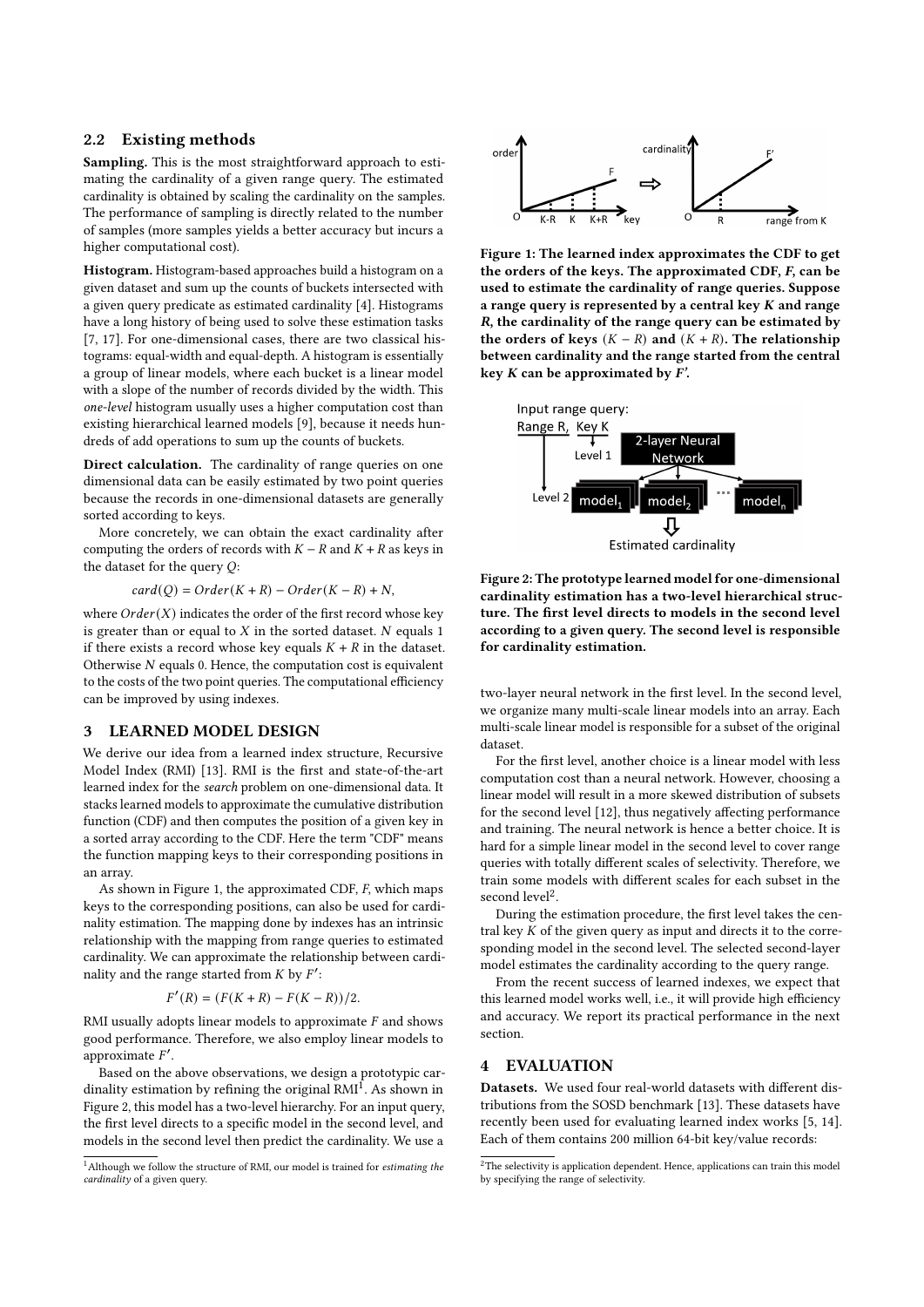<span id="page-2-0"></span>

Figure 3: CDFs of evaluation datasets. Zoomed regions show plots of 200 consecutive keys.

Table 1: Overview of evaluated methods

<span id="page-2-1"></span>

| Method          | Description                                        |
|-----------------|----------------------------------------------------|
| LC              | Learned model designed in Section 3                |
| SA <sub>2</sub> | Sampling $1 * 10^{-2}$ records of original dataset |
| SA <sub>3</sub> | Sampling $1 * 10^{-3}$ records of original dataset |
| SA4             | Sampling $1 * 10^{-4}$ records of original dataset |
| HM              | An equal-depth histogram having $1 * 10^5$ buckets |
| DC              | Direct calculation using RMI as the index          |

- amzn: book popularity data from Amazon.
- face: Facebook user IDs sampled randomly.
- osm: cell IDs from Open Street Map.
- wiki: timestamps from Wikipedia.

Figure [3](#page-2-0) plots CDFs of the four datasets. Zoomed regions show small segments of datasets. The face dataset contains tens of outliers with much larger keys than the others.

Environment. All experiments were conducted on a server with an Intel Xeon Gold 6254 @3.10GHz CPU and 768GB RAM, running Ubuntu 18.04 LTS. The evaluated methods were implemented in Python.

Model setting. We evaluated the methods listed in Table [1.](#page-2-1) In the case of the sampling methods, we estimated the cardinality based on calculated cardinality of sampled datasets by binary search. An equal-depth histogram has the same number of records in each bucket. For the direct calculation method, we built an RMI index on the original dataset. Compared with classical B-Trees [\[3\]](#page-4-8), RMI shows better computational and space costs [\[13\]](#page-4-4). Recall that direct calculation returns the exact cardinality, so we measured the computation time and model size for direct calculation. For the learned method, we used a two-layer neural network with 16 neurons in the hidden layer for the first level. We set the number of models in the second level to  $1 * 10^5$  to leverage the storage cost and accuracy. Table [2](#page-2-2) shows the model sizes of all methods. We controlled the sizes (space consumptions) of LC, HM, SA3, and DC so that they were (almost) the same.

Training of LC. For the first level, we assume that a given dataset is equally divided into subsets for models of the second level. We composed keys and corresponding ids of models into pairs as the training data. After the training of the first level was

<span id="page-2-2"></span>Table 2: Model sizes of evaluated methods (MB)

| Method                     |  |     | LC HM SA2 SA3 SA4 DC |      |  |
|----------------------------|--|-----|----------------------|------|--|
| Model size $1.6 \quad 0.8$ |  | 16. | 1.6                  | 0.16 |  |

done, we partitioned the original dataset according to the output of the first level. For the second level, we trained the group of models sequentially. We prepared training data of multiple scales for each model. For each scale, we generated 1000 query predicates  $(K, R)$  and calculated the true cardinality as the training data.

The keys and ids were both scaled to a maximum of 100 during the training and evaluation. To train the neural network of the first level, we used Adam as the optimizer. We set the learning rate to 1 ∗ 10−<sup>4</sup> . It took two epochs to finish the training. The loss remained large when the network was trained on osm, because a two-layer neural network cannot approximate the skewed distribution well. We divided the datasets into subsets for models in the second level according to the predicted results of the trained neural network. Therefore, the high loss of the neural network did not matter. We fitted the linear models of the second level to the training data by using non-linear least squares. In the case of the face dataset, there were tens of outliers that made it hard for training. We removed the outliers when we scaled the keys for model training.

Workloads. For query predicates  $(K, R)$ , first, we selected scales of selectivity<sup>[3](#page-2-3)</sup> for query range R from { $10^{-5}$ ,  $10^{-4}$ ,  $10^{-3}$ }. Then we randomly generated 1000 pairs of  $(K, R)$  for each scale of selectivity. The keys generated are limited within the range of existing keys in the datasets. The generated  $R$  was floated around the selected selectivity with possible magnitudes within  $(10^{-1}, 10^{1})$ .

Evaluation results. Table [3](#page-3-0) shows the estimation errors on all datasets and queries with a selectivity of around  $10^{-4}$ . The 50th/95th/99th values show the corresponding percentile errors. Table [4](#page-3-1) shows estimation errors on the wiki dataset with selectivities of around  $10^{-5}$ ,  $10^{-4}$ , and  $10^{-3}$ .

The MAPE errors and Q-errors do not show significant differences. Most MAPE errors are much smaller than 1, with zeros after their decimal points. According to the definitions, the similarity of MAPE errors and Q-errors is easy to understand. However, for SA4, whose selectivity of sampling hardly matches the queries' selectivity, its Q-errors are extremely large.

Exp-1 (LC vs. SA). Sampling methods can easily find a tradeoff between accuracy and storage cost. According to the errors shown in Tables [3](#page-3-0) and [4,](#page-3-1) we study the following: (i) Generally, LC in the current setting has a competitive accuracy over SA3. (ii) The 50th errors of LC are usually slightly larger than those of SA3, whereas LC has smaller 95th and 99th errors. This means that the distribution of LC's errors is more even than that of SA3. (iii) Sampling methods have larger errors for smaller selectivity. In contrast, the variation of LC's errors for different scales of selectivity is more stable.

The MAPE errors of the three sampling methods are linear to their sampling scales. This stable multiple of errors for sampling methods of continuous scales makes sampling methods suitable for a performance baseline. Sampling methods with different scales can be treated as a trade-off between accuracy and storage cost. It is always easy for sampling methods to reduce errors.

<span id="page-2-3"></span> $\frac{3}{3}$ We omit the term "1\*".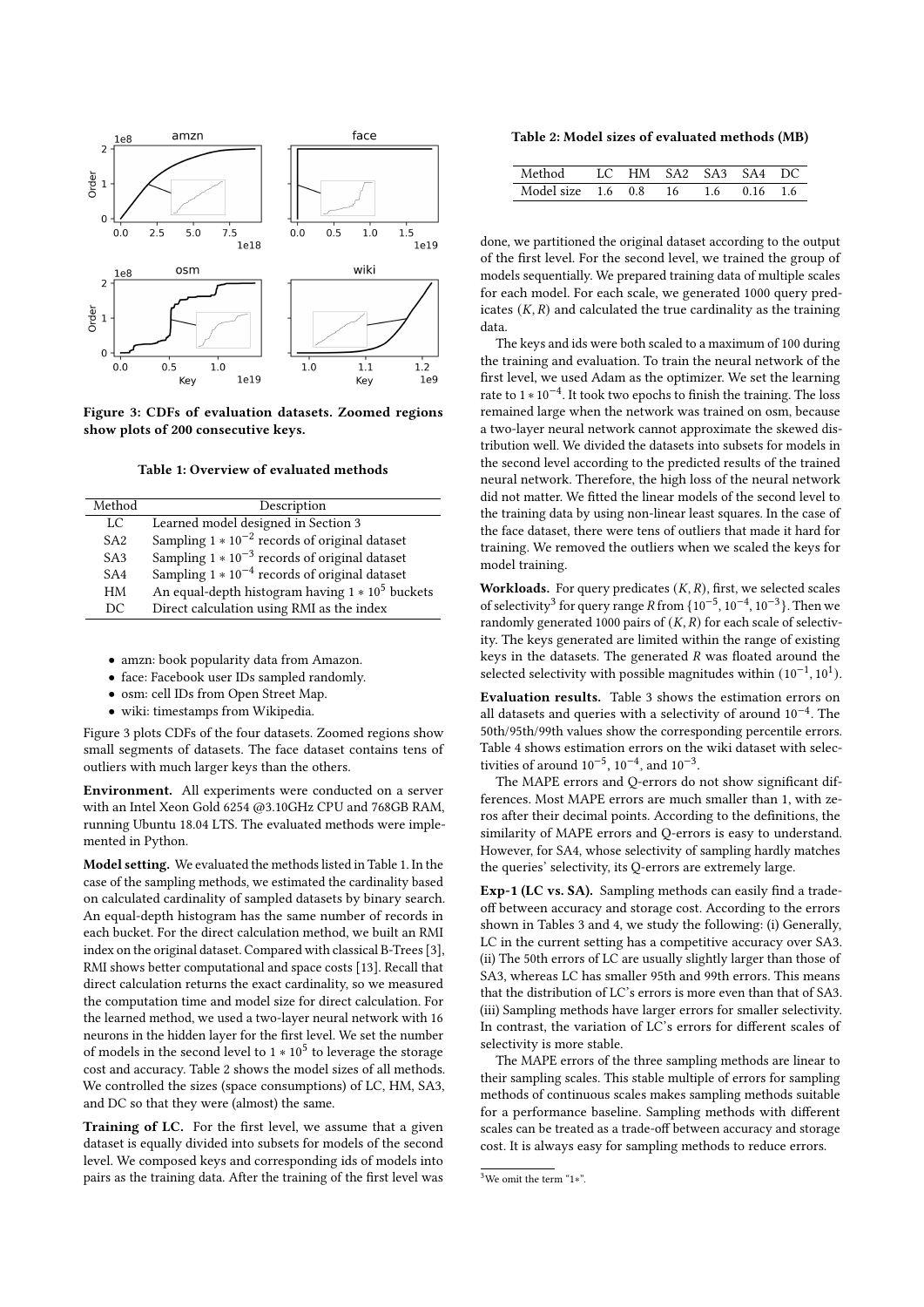<span id="page-3-0"></span>

| Dataset         | amzn                     |                |                |            |            |            | face                        |                          |                |           |              |            |  |
|-----------------|--------------------------|----------------|----------------|------------|------------|------------|-----------------------------|--------------------------|----------------|-----------|--------------|------------|--|
| Metric          | <b>MAPE</b>              |                |                | Q-error    |            |            | <b>MAPE</b>                 |                          |                | O-error   |              |            |  |
|                 | 50th                     | 95th           | 99th           | 50th       | 95th       | 99th       | 50th                        | 95th                     | 99th           | 50th      | 95th         | 99th       |  |
| LC              | $5.5*10^{-3}$            | $1.2^*10^{-1}$ | $3.3*10^{-1}$  | 1.0055     | 1.13       | 1.34       | $3.2^*10^{-2}$              | $9.0*10^{-2}$            | $3.6*10^{-2}$  | 1.032     | 1.097        | 1.14       |  |
| HM              | $6.3*10^{-3}$            | $1.0*10^{-1}$  | $2.0*10^{-1}$  | 1.0063     | 1.11       | 1.22       | $1.4*10^{-2}$               | $4.4*10^{-2}$            | $6.2^*10^{-2}$ | 1.014     | 1.045        | 1.064      |  |
| SA <sub>2</sub> | $7.8*10^{-3}$            | $4.5*10^{-2}$  | $8.2*10^{-2}$  | 1.0078     | 1.045      | 1.082      | $8.9*10^{-3}$               | $1.3*10^{-2}$            | $1.6*10^{-2}$  | 1.0089    | 1.014        | 1.016      |  |
| SA <sub>3</sub> | $8.2*10^{-2}$            | $3.8*10^{-1}$  | 1.0            | 1.087      | 1.46       | $3.1*10^2$ | $9.0*10^2$                  | $1.4*10^{-1}$            | $1.6*10^{-1}$  | 1.098     | 1.16         | 1.19       |  |
| SA4             | 1.0                      | 2.6            | 6.1            | $1.4*10^3$ | $5.4*10^3$ | $5.4*10^3$ | 1.0                         | 1.5                      | 1.6            | $1.9*104$ | $2.5*104$    | $2.7*104$  |  |
| Dataset         | osm                      |                |                |            |            |            |                             | wiki                     |                |           |              |            |  |
| Metric          | <b>MAPE</b>              |                |                | O-error    |            |            | MAPE                        |                          |                | O-error   |              |            |  |
|                 | 50th                     | 95th           | 99th           | 50th       | 95th       | 99th       | 50th                        | 95th                     | 99th           | 50th      | 95th         | 99th       |  |
| LC              | $1.1^*10^{-1}$           | $3.4*10^{-1}$  | $8.9*10^{-1}$  | 1.11       | 1.37       | 1.96       | $6.\overline{5^{*}10^{-3}}$ | $3.0*10^{-2}$            | $1.2^*10^{-1}$ | 1.0065    | 1.031        | 1.12       |  |
| HM              | $1.2*10^{-3}$            | $5.6*10^{-2}$  | $3.2^*10^{-1}$ | 1.0012     | 1.058      | 1.41       | $1.0*10^{-3}$               | $1.0*10^{-2}$            | $7.0*10^{-2}$  | 1.0010    | 1.010        | 1.072      |  |
| SA <sub>2</sub> | $1.\overline{1*10^{-3}}$ | $2.8*10^{-2}$  | $1.3*10^{-1}$  | 1.0011     | 1.029      | 1.14       | $1.2^*10^{-3}$              | $6.\overline{8*10^{-3}}$ | $2.4*10^{-2}$  | 1.0013    | 1.0068       | 1.024      |  |
| SA <sub>3</sub> | $1.1^*10^{-2}$           | $2.8*10^{-1}$  | 1.0            | 1.011      | 1.33       | 6.54       | $1.2*10^{-2}$               | $7.1*10^{-2}$            | $2.6*10^{-1}$  | 1.012     | 1.072        | 1.32       |  |
| SA4             | $1.1*10^{-1}$            | 2.4            | $1.3*101$      | 1.12       | 10.88      | $2.3*104$  | $1.2^*10^{-1}$              | 1.0                      | 1.34           | 1.12      | $4.5*10^{2}$ | $5.9*10^3$ |  |

Table 3: Estimation errors for cardinality estimation using queries with a selectivity of around  $10^{-4}.$ 

Table 4: Estimation error comparison at different scales of range query using the wiki dataset.

<span id="page-3-1"></span>

| Metric          | <b>MAPE</b>   |                |                |               |               |               |                |               |                |  |  |
|-----------------|---------------|----------------|----------------|---------------|---------------|---------------|----------------|---------------|----------------|--|--|
|                 |               | 50th           |                |               | 95th          |               | 99th           |               |                |  |  |
| Selectivity     | $10^{-3}$     | $10^{-4}$      | $10^{-5}$      | $10^{-3}$     | $10^{-4}$     | $10^{-5}$     | $10^{-3}$      | $10^{-4}$     | $10^{-5}$      |  |  |
| LC              | $2.7*10^{-2}$ | $6.5*10^{-3}$  | $1.2^*10^{-2}$ | $5.4*10^{-2}$ | $3.0*10^{-2}$ | $8.7*10^{-2}$ | $6.1^*10^{-2}$ | $1.2*10^{-1}$ | $3.0*10^{-1}$  |  |  |
| HM              | $1.1*10^{-4}$ | $1.0*10^{-3}$  | $1.0*10^{-3}$  | $1.1*10^{-3}$ | $1.0*10^{-2}$ | $7.1*10^{-2}$ | $8.4*10^{-3}$  | $7.0*10^{-2}$ | $2.1^*10^{-1}$ |  |  |
| SA <sub>2</sub> | $1.3*10^{-4}$ | $1.2*10^{-3}$  | $1.2*10^{-2}$  | $6.6*10^{-4}$ | $6.8*10^{-3}$ | $6.7*10^{-2}$ | $2.6*10^{-3}$  | $2.4*10^{-2}$ | $2.7*10^{-1}$  |  |  |
| SA <sub>3</sub> | $1.3*10^{-3}$ | $1.2^*10^{-2}$ | $1.2^*10^{-1}$ | $6.5*10^{-3}$ | $7.1*10^{-2}$ | 1.0           | $2.7*10^{-2}$  | $2.6*10^{-1}$ | 1.4            |  |  |
| SA <sub>4</sub> | $1.3*10^{-2}$ | $1.2^*10^{-1}$ | 1.0            | $6.6*10^{-2}$ | 1.0           | 3.6           | $2.2^*10^{-1}$ | 1.3           | 6.1            |  |  |
| Metric          | Q-error       |                |                |               |               |               |                |               |                |  |  |
|                 |               | 50th           |                |               | 95th          |               | 99th           |               |                |  |  |
| Selectivity     | $10^{-3}$     | $10^{-4}$      | $10^{-5}$      | $10^{-3}$     | $10^{-4}$     | $10^{-5}$     | $10^{-3}$      | $10^{-4}$     | $10^{-5}$      |  |  |
| LC              | 1.03          | 1.0065         | 1.012          | 1.054         | 1.031         | 1.09          | 1.06           | 1.12          | 1.35           |  |  |
| HM              | 1.00011       | 1.0010         | 1.0098         | 1.0011        | 1.010         | 1.075         | 1.0085         | 1.072         | 1.24           |  |  |
| SA <sub>2</sub> | 1.00013       | 1.0013         | 1.012          | 1.00066       | 1.0068        | 1.068         | 1.0026         | 1.024         | 1.32           |  |  |
| SA <sub>3</sub> | 1.0013        | 1.012          | 1.13           | 1.0065        | 1.072         | 33            | 1.027          | 1.32          | $5.7*10^2$     |  |  |
| SA4             | 1.013         | 1.12           | $1.9*103$      | 1.068         | $4.5*10^2$    | $3.8*10^3$    | 1.25           | $5.9*10^3$    | $4.4*10^{3}$   |  |  |

Exp-2 (LC vs. HM). Tables [3](#page-3-0) and [4](#page-3-1) show that HM generally returns smaller errors than LC. Similar to SA, HM shows degraded performance with smaller selectivity of queries. HM has a more significant advantage over LC for queries with a selectivity of  $10^{-3}$ .

Exp-3 (Performances on osm). LC has the worst accuracy on osm among all datasets, whereas the other methods do not show decreased performances on osm. This is mainly attributed to the distribution of osm. Figure [3](#page-2-0) shows that osm is the most skewed. The small segment shown in the zoomed region of osm shows that the distribution lacks local structures, making it difficult for LC to learn the CDF. Similar situations are met in indexing works [\[13\]](#page-4-4). HM and the sampling methods are not bothered a lot by the distribution of osm, because they do not need to learn the distribution.

Exp-4 (Performances on amzn, face, and wiki). The CDFs of amzn and wiki show very smooth distributions. The zoomed small segments of amzn and wiki also look similar. Considering zoomed segments of face, face also lacks local structures, similarly to osm. As a result, LC has more significant errors on face compared with its errors on amzn and wiki.

Exp-5 (Estimation time). Table [5](#page-4-9) shows the average estimation times on different datasets with a selectivity of  $10^{-4}$ . LC is much faster than the other methods. DC takes less time than HM and SA4 on amzn, face, and wiki. When RMI is used as the index, the time cost of a point query consists of the inference time (evaluated by RMI) and the search time (for searching around the predicted order). As DC uses two point queries to estimate cardinality, it is reasonable that DC needs longer time than LC. We see that LC, HM, and SA have stable times on different datasets. DC needs more time on osm than the other datasets. The point queries on osm incur a long search time [\[13\]](#page-4-4). HM scans the border values of buckets, and this scanning contributes to a major part of the time costs. The sampling methods with large samples involve many record accesses, thereby SA2 and SA3 are very slow.

# 5 DISCUSSION

The main advantage of the prototype learned method LC is its computational efficiency. This comes from its structure, which is based on simple learned models. At the same time, the estimation errors of LC seem a bit larger than those of the other evaluated methods. In this section we summarize and discuss our findings.